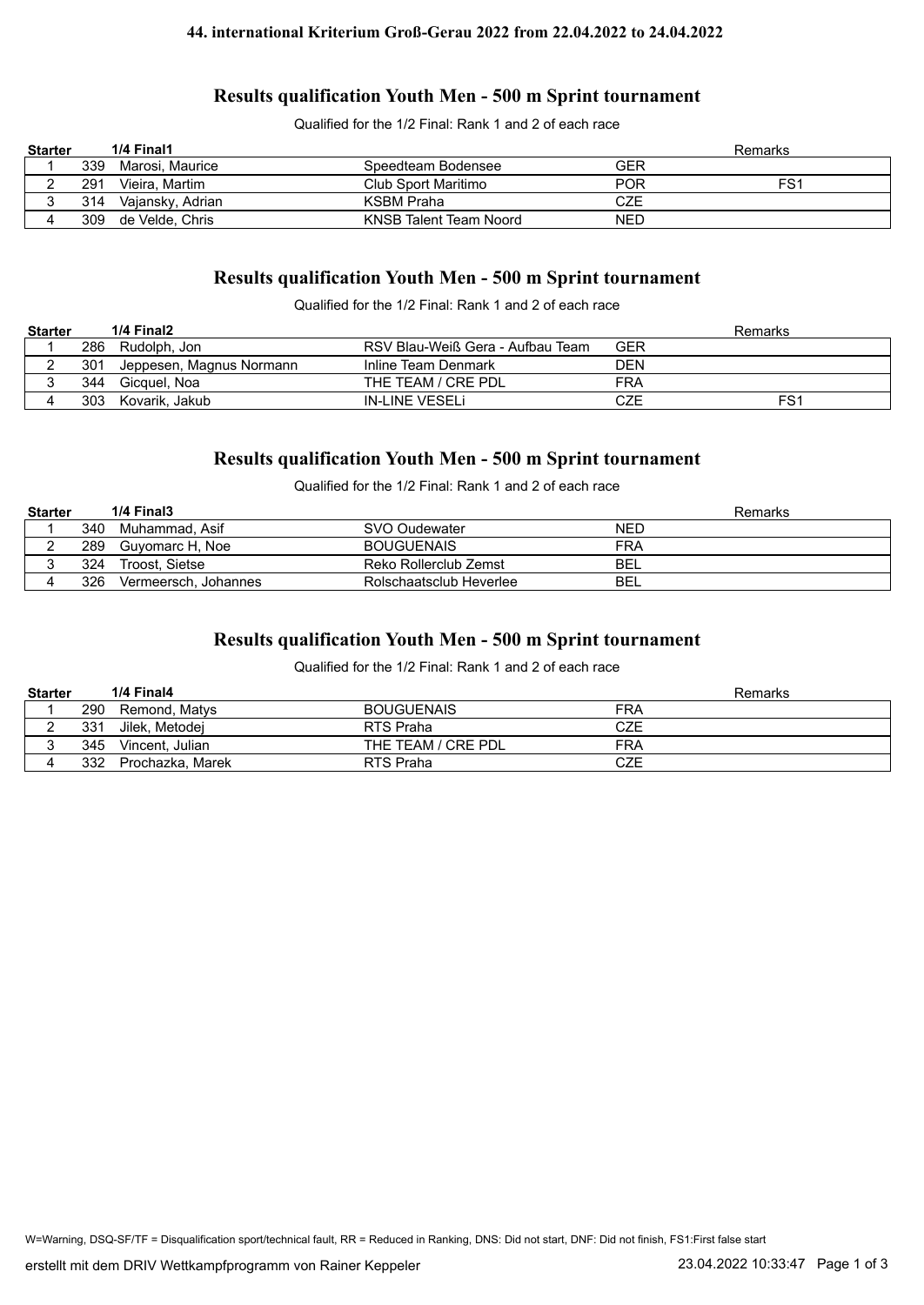#### **Results qualification Youth Men - 500 m Sprint tournament**

Qualified for the 1/4 Final: 16 best time

| <b>Results</b> | <b>Qualification1</b>          |                                  |            |                  | Rank | Points/Time Remarks |
|----------------|--------------------------------|----------------------------------|------------|------------------|------|---------------------|
|                | 315 Mooijman, Jan              | KTT noord-west                   | <b>NED</b> | 1                |      | 43,939              |
|                | 295 Schneider, Paul            | Gettorfer TV                     | <b>GER</b> | $\overline{c}$   |      | 44,572              |
|                | 306 Angeles carrada, Jose luis | Jalisco Elite Samurai            | <b>MEX</b> | 3                |      | 45,018              |
|                | 294 Ruiz, Iker                 | Federacio Catalana Esports       | <b>ESP</b> | 4                |      | 45,105              |
|                | 343 Gödöny, Norbert            | Tatabanya Team                   | <b>HUN</b> | 5                |      | 45,675              |
| <b>Results</b> | Qualification2                 |                                  |            |                  | Rank | Points/Time Remarks |
|                | 329 Kloninger, Joel            | RSV Blau-Weiß Gera               | <b>GER</b> | 1                |      | 44,235 FS1          |
|                | 341 Van Deuren, Cas            | SVO Oudewater                    | <b>NED</b> | $\overline{c}$   |      | 45,157              |
|                | 335 Weber, Janek               | <b>Skate Team Celle</b>          | <b>GER</b> | 3                |      | 45,176              |
|                | 323 Soni, Rohan                | Reko Rollerclub Zemst            | <b>BEL</b> | 4                |      | 51,923              |
|                | 328 Gross, Nevio               | <b>RSC Liestal</b>               | SUI        |                  |      | n.a.Sta.            |
| <b>Results</b> | Qualification3                 |                                  |            |                  | Rank | Points/Time Remarks |
| 331            | Jilek, Metodej                 | RTS Praha                        | <b>CZE</b> | 1                |      | 42,617              |
|                | 291 Vieira, Martim             | Club Sport Maritimo              | <b>POR</b> | $\overline{c}$   |      | 42,974 FS1          |
|                | 309 de Velde, Chris            | <b>KNSB Talent Team Noord</b>    | <b>NED</b> | 3                |      | 43,810              |
|                | 320 Tardy, Gael                | Pole France Espoir BFC           | <b>FRA</b> | 4                |      | 44,129              |
|                | 311 Metz, Robin                | <b>KNSB Talent Team Noord</b>    | <b>NED</b> | 5                |      | 44,199              |
| <b>Results</b> | Qualification4                 |                                  |            |                  | Rank | Points/Time Remarks |
|                | 304 Novacek, Ondrej            | <b>IN-LINE VESELi</b>            | <b>CZE</b> | 1                |      | 44,390              |
|                | 346 Eppinger, Manuel           | <b>TSuGV Großbettlingen</b>      | <b>GER</b> | $\overline{c}$   |      | 44,671              |
|                | 313 de Blois, Junior           | <b>KNSB Talent Team Zuidwest</b> | <b>NED</b> | 3                |      | 44,963              |
|                | 287 Bellay, Soren              | <b>BOUGUENAIS</b>                | <b>FRA</b> | 4                |      | 45,064              |
|                | 327 Dekens, Lowie              | Rolschaatsclub Tienen            | <b>BEL</b> |                  |      | n.a.Sta.            |
| <b>Results</b> | Qualification5                 |                                  |            |                  | Rank | Points/Time Remarks |
|                | 290 Remond, Matys              | <b>BOUGUENAIS</b>                | <b>FRA</b> | 1                |      | 42,500              |
|                | 310 Haitjema, Jarno            | <b>KNSB Talent Team Noord</b>    | <b>NED</b> | $\overline{c}$   |      | 44,086              |
|                | 330 Uhlig, Nils                | RSV Blau-Weiß Gera               | <b>GER</b> | 3                |      | 44,360 FS1          |
|                | 336 Berka, Daniel              | Sokol Bochovice II               | <b>CZE</b> | 4                |      | 44,610              |
|                | 337 Remes, Matej               | Sokol Bochovice II               | <b>CZE</b> | 5                |      | 45,806              |
| <b>Results</b> | Qualification6                 |                                  |            |                  | Rank | Points/Time Remarks |
|                | 332 Prochazka, Marek           | RTS Praha                        | <b>CZE</b> | 1                |      | 43,735              |
|                | 326 Vermeersch, Johannes       | Rolschaatsclub Heverlee          | <b>BEL</b> | $\overline{c}$   |      | 43,750              |
|                | 293 Alvarez, Sergi             | Federacio Catalana Esports       | <b>ESP</b> | 3                |      | 44,203              |
|                | 342 Szelinger, Benjamin        | Szombathelyi Sportiskola         | <b>HUN</b> | 4                |      | 44,381              |
|                | 300 Hornbak, Marius            | Inline Team Denmark              | <b>DEN</b> |                  |      | n.a.Sta.            |
|                | 316 Pena, Carlos               | Leopardos del sur                | COL        |                  |      | n.a.Sta.            |
| <b>Results</b> | <b>Qualification7</b>          |                                  |            |                  | Rank | Points/Time Remarks |
|                | 289 Guyomarc H, Noe            | <b>BOUGUENAIS</b>                | <b>FRA</b> | 1                |      | 42,719              |
|                | 318 Faron, Tristan             | Pole France Espoir BFC           | <b>FRA</b> | 2                |      | 44,055              |
|                | 308 Bolsius, Pelle             | KNSB Talent Team Midden C        | <b>NED</b> | 3                |      | 44,111 FS1          |
|                | 325 Beelen, Stan               | Rolschaatsclub Heverlee          | <b>BEL</b> | 4                |      | 44,226              |
|                | 312 Wagenaar, Steyn            | <b>KNSB Talent Team Noord</b>    | <b>NED</b> | 5                |      | 47,163              |
|                | 334 Byrne, Malte               | Skate Team Celle                 | <b>GER</b> | 6                |      | 47,326              |
| <b>Results</b> | Qualification8                 |                                  |            |                  | Rank | Points/Time Remarks |
|                | 339 Marosi, Maurice            | Speedteam Bodensee               | <b>GER</b> | 1                |      | 42,264              |
|                | 286 Rudolph, Jon               | RSV Blau-Weiß Gera - Aufba GER   |            | 2                |      | 42,405              |
|                | 340 Muhammad, Asif             | SVO Oudewater                    | <b>NED</b> | 3                |      | 42,447              |
|                | 344 Gicquel, Noa               | THE TEAM / CRE PDL               | <b>FRA</b> | 4                |      | 43,229              |
|                | 292 Düppre, Simon              | <b>ERSG Darmstadt</b>            | <b>GER</b> | 5                |      | 45,151 FS1          |
|                | 305 Pescheck, Elias            | ITanixs Racingteam               | <b>GER</b> | 6                |      | 45,196              |
| <b>Results</b> | Qualification9                 |                                  |            |                  | Rank | Points/Time Remarks |
| 301.           | Jeppesen, Magnus Normann       | Inline Team Denmark              | <b>DEN</b> | 1                |      | 42,786              |
|                | 324 Troost, Sietse             | Reko Rollerclub Zemst            | <b>BEL</b> | $\boldsymbol{2}$ |      | 43,434              |
|                | 345 Vincent, Julian            | THE TEAM / CRE PDL               | <b>FRA</b> | 3                |      | 43,681              |
|                | 303 Kovarik, Jakub             | IN-LINE VESELI                   | <b>CZE</b> | 4                |      | 43,809 FS1          |
|                | 319 Paquet, Charles            | Pole France Espoir BFC           | <b>FRA</b> | 5                |      | 43,853              |

W=Warning, DSQ-SF/TF = Disqualification sport/technical fault, RR = Reduced in Ranking, DNS: Did not start, DNF: Did not finish, FS1:First false start